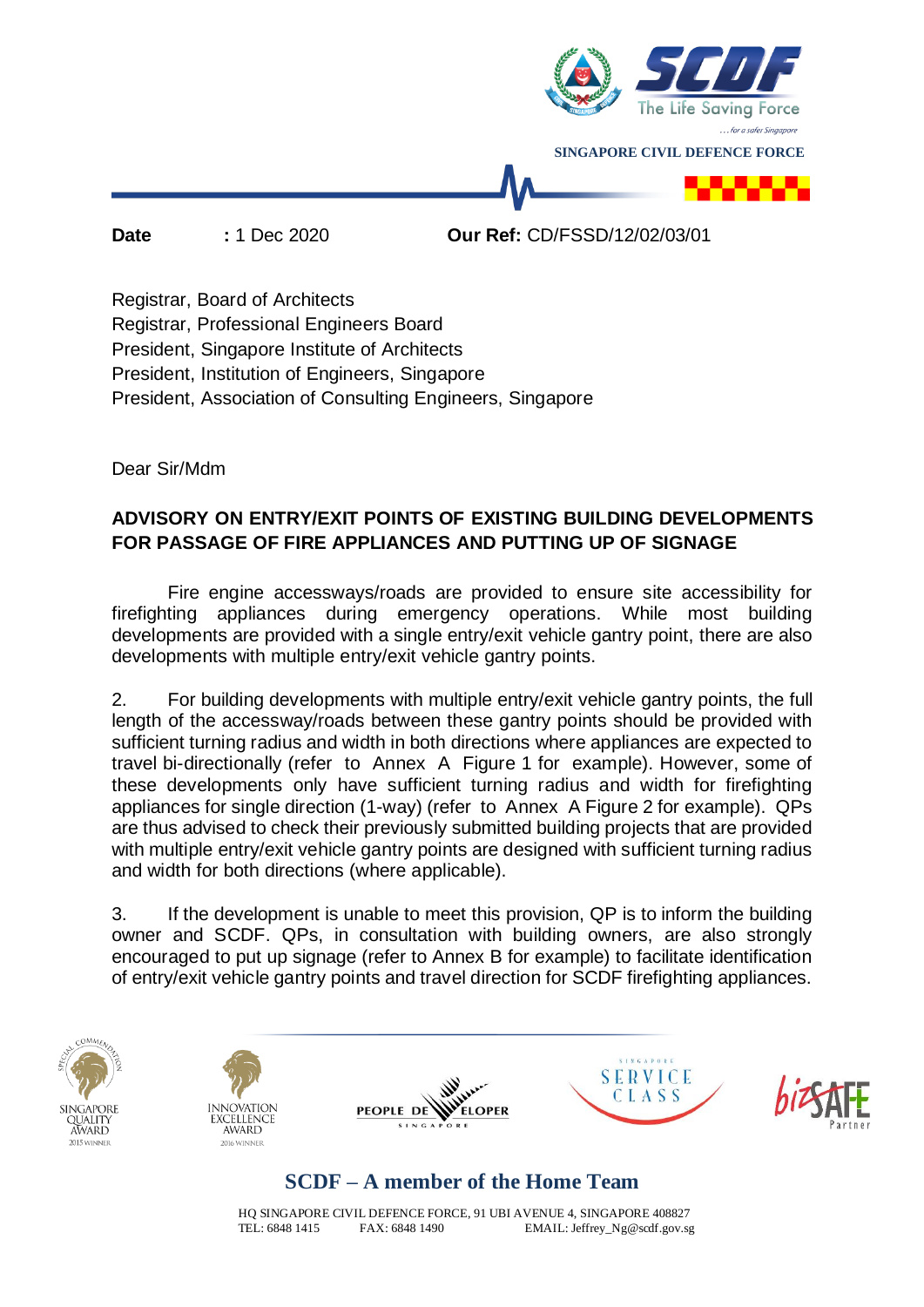This is to ensure that appliances will only enter via the designated entry or travel along the designated direction to the incident site.

4. Please convey the contents of this circular to members of your Board/ Institution/ Association. This circular is also available in CORENET-e-Info: http://www.corenet.gov.sg/einfo.

5. For any clarification, please contact LTC Jeffrey Ng at 6848 1415.

Yours faithfully

(transmitted via email)

LTC Jeffrey Ng for Commissioner Singapore Civil Defence Force

Distribution list

CEO, BCA CEO, URA CEO, HDB CEO, JTC CE, LTA CE, Enterprise Singapore President, REDAS President, IFE President, SISV President, FSMAS President, SCAL Honorary Secretary, SPM Manager (Fire Safety & Building Control Unit), DSTA SCDF Fire Safety Standing Committee Fire Code Review Committee











### **SCDF – A member of the Home Team**

HQ SINGAPORE CIVIL DEFENCE FORCE, 91 UBI AVENUE 4, SINGAPORE 408827<br>TEL: 6848 1415 FAX: 6848 1490 FMAIL: Jeffrey Ng@scdf.gov.sg EMAIL: Jeffrey\_Ng@scdf.gov.sg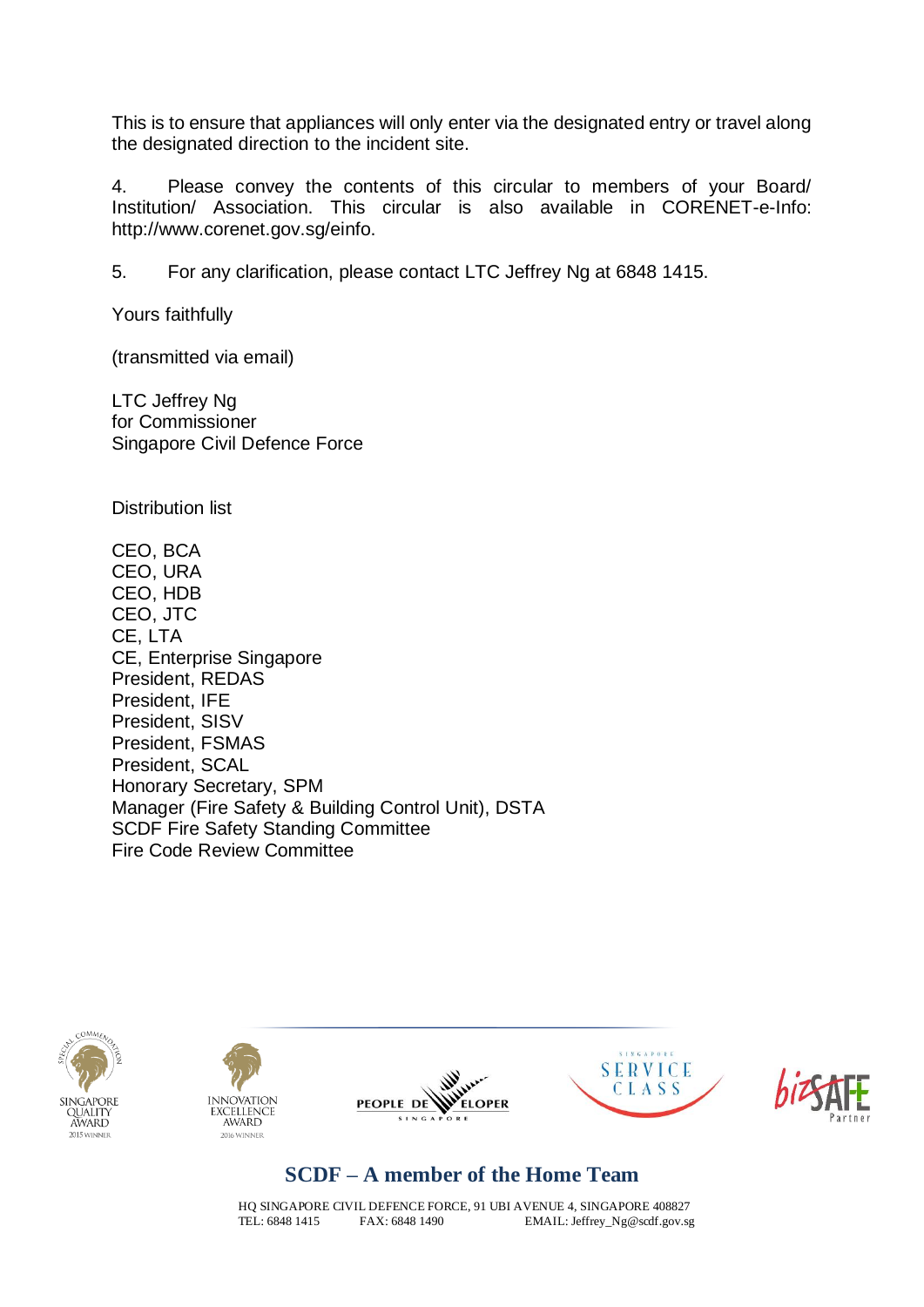

Figure 1: Example of turning radius and width provided for both direction



Figure 2: Example of turning radius and width provided for single direction only



## **SCDF – A member of the Home Team**

HQ SINGAPORE CIVIL DEFENCE FORCE, 91 UBI AVENUE 4, SINGAPORE 408827<br>TEL: 6848 1415 FAX: 6848 1490 EMAIL: Jeffrey Ng@scdf.gov.sg EMAIL: Jeffrey\_Ng@scdf.gov.sg